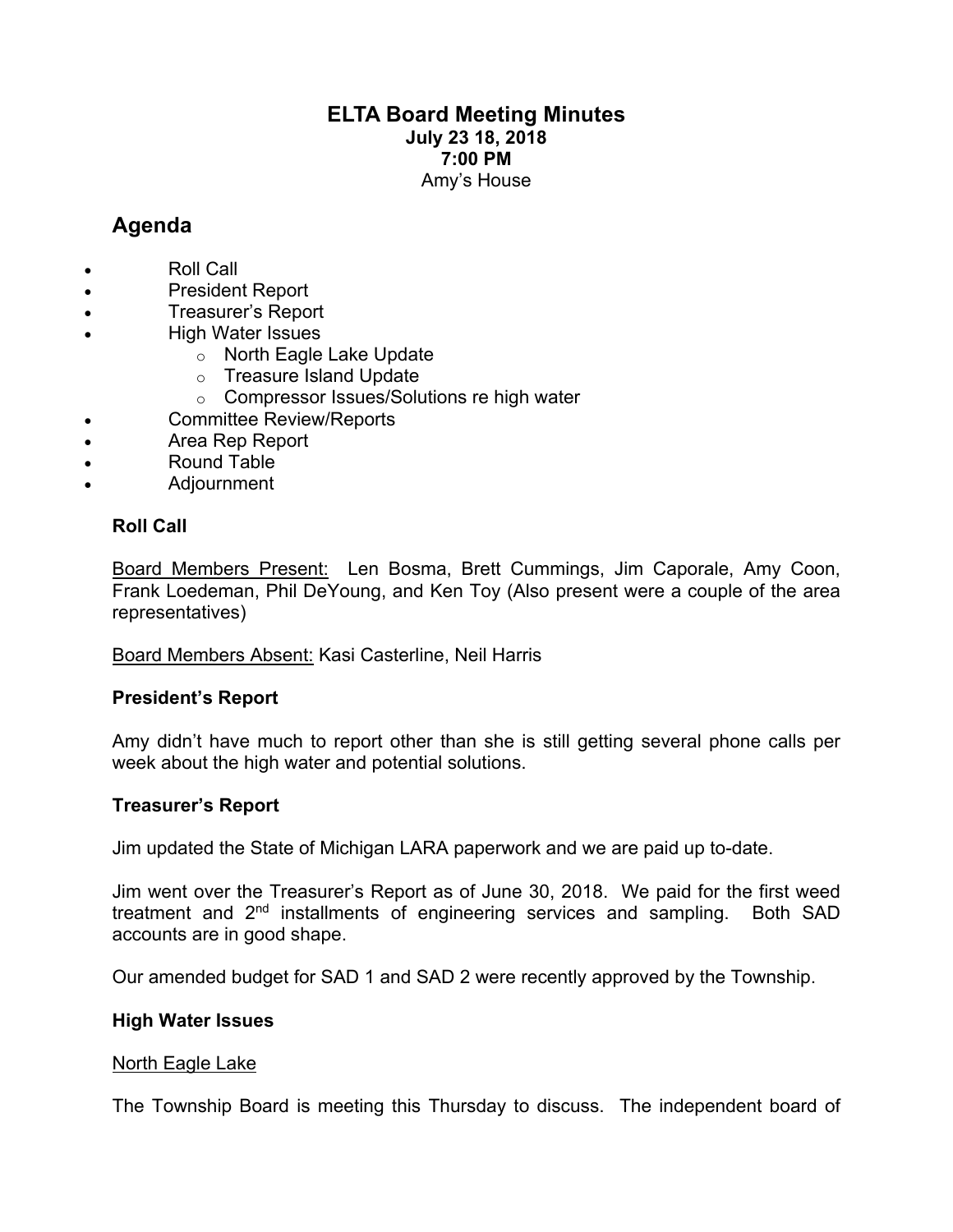determination is looking into the issue and deciding whether or not this is something that needs to be fixed at the Township/County level. At for this point we have very little information available as to what facts the board is going to look at for their determination.

#### Compressor Issues/Solutions

Len noted that at the Majewski residence has a sump pump/utility pump plugged into the compressor outlet. This will affect the meter reading for that compressor and should be watched.

Len, Phil, and Jim went to the Township and discussed the actions taken to keep the compressors dry. Unfortunately, the steps taken have created some noise issues that may require moving some of the compressors. All sites will be revisited this fall and likely moved back. In sum, it sounds like there will be an estimated extra \$20,000 in expense to move the compressors, splice lines, and make more "permanent" homes for the compressors. The Township board voted to approve the moving of funds suggested by ELTA.

Hettinga's compressor was moved, and Ryder's compressor was transferred to Dorf.

The first bioaugmentation treatment is done. The next one will be in a couple weeks.

Ken and Amy met with the drain commissioner at Jim Roberts house to discuss possible ideas for dealing with the high water. There was discussion about the possibility of creating possible outlets that would flow into a natural watershed.

We would need to petition the court to set a "lake level" and then the drain commission would be compelled to keep it at that level. There was discussion on whether it is in our best interest to have it at the "historical high-water mark" or not. There was further discussion on what the possible ramifications related to legally establishing a lake level pursuant to Part 307 of 1994 PA 451 (as suggested by the drain commissioner). At this point very little is known about the procedure to legally set a lake level, but the board discussed what information was currently available to them.

We currently try to keep the level above 891'-896'. 898.4' is the established "high-water mark" according to the DEQ.

In June the drain commissioner said it was 901.12'.

#### **Complaints**

There was discussion on holding an educational session for the masses to explain what steps the board has taken and to address the numerous concerns that come in weekly.

Ken and Amy will spearhead trying to get a joint meeting with the drain commissioner and Crooked Lake for the public to attend and ask questions.